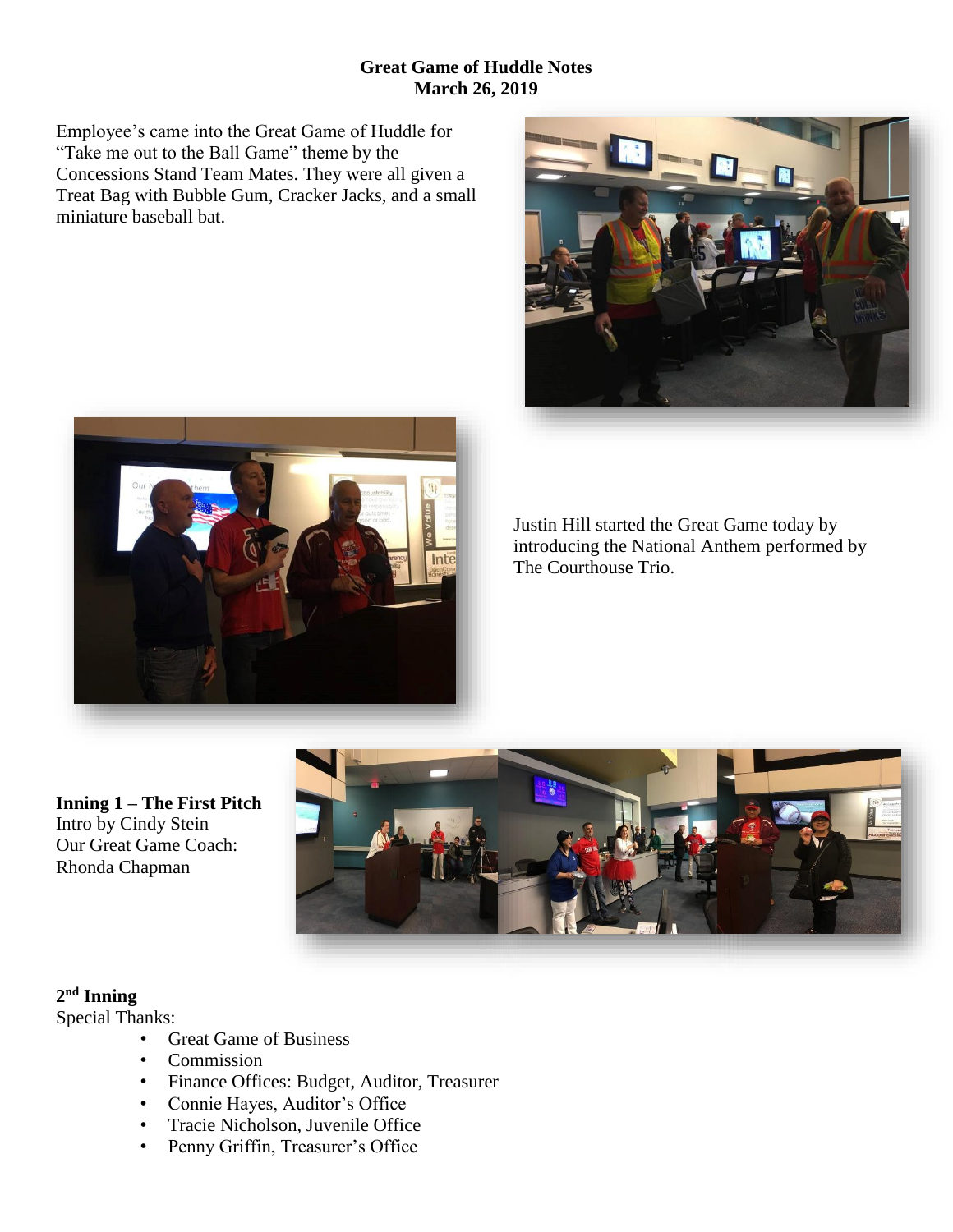#### **3 rd Inning**

Highlights Video (Show case of events that occurred in 2018 and a special moment for Aaron Roberts)

**4 th Inning**  Presented by Crystal Richard, Road & Bridge

All-Star Award: Energy and participation at Huddle **Meetings** 

*The Human Resources Team* 





**5 th Inning** T-Shirt Toss Incoming Call T-Shirt Toss Giveaway

**6 th Inning** Presented by Angie Crews

MVP Award: Highest Participation at huddle meetings MVP "Iron Man" Michael Crawford

*The Assessor's Office*